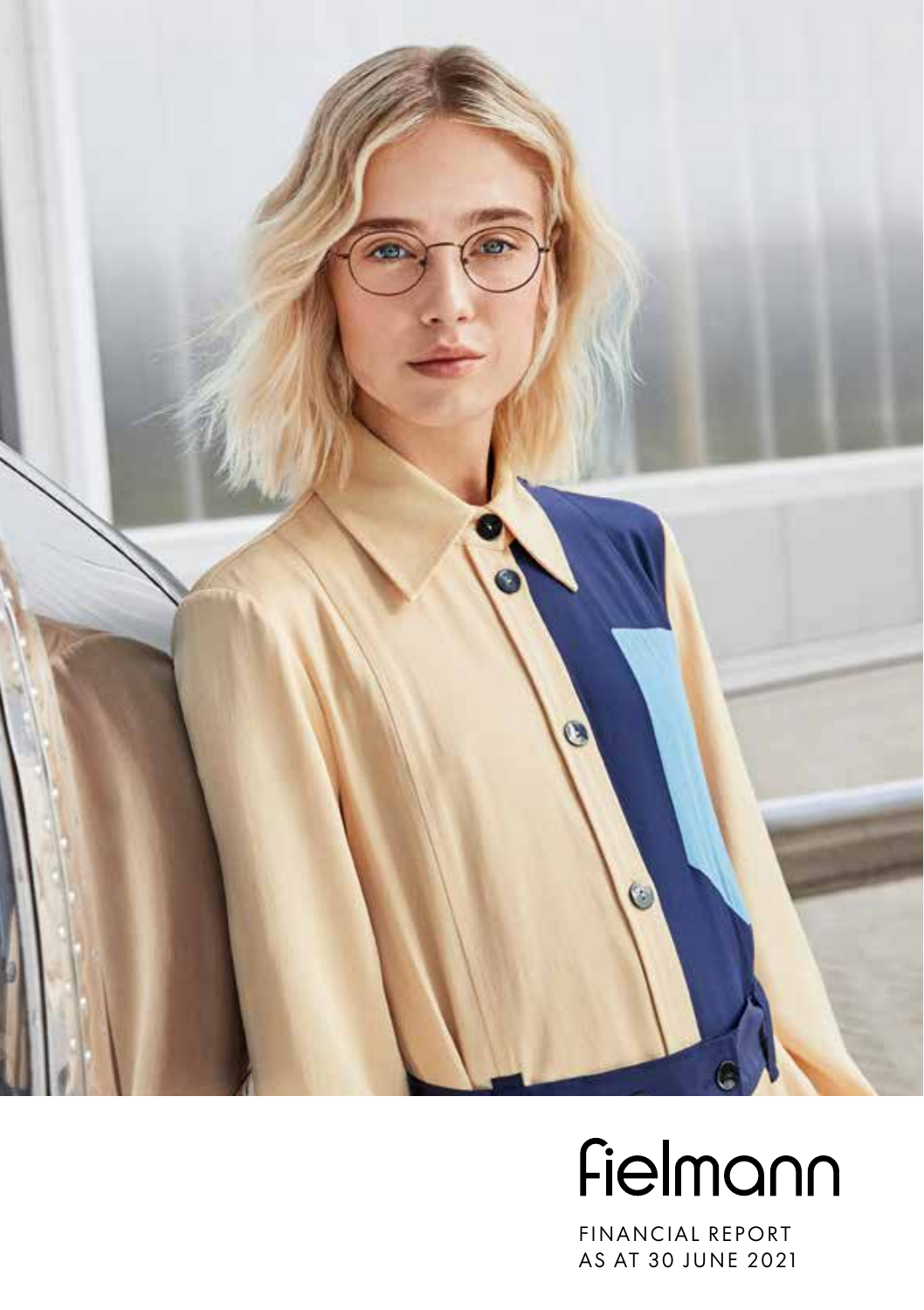# Fielmann Group: Financial report as at 30 June 2021

## **Dear Shareholders, dear friends of the company,**

The Fielmann Group has accelerated its recovery in HY1 2021. Increasing vaccination rates and decreasing coronavirus incidences coupled with a continued rollout of our omnichannel platform have contributed to a positive development across all major markets. Compared to the same period last year, sales revenues grew by double digits while profits even reached triple-digit growth over the same period last year.

## **Interim Report HY1 2021**

After a slight recovery at the end of last year, the first quarter of 2021 was marked by increasing infection rates. As a consequence, hard lockdowns were enforced in many countries with related measures and restrictions, particularly for public events, in the hospitality and retail industries.

The economy recovered significantly during the second quarter, thanks to accelerated vaccination campaigns and associated reductions in the rate of new infections.

The retail industry posted revenue increases in the first half of the year and has confirmed a positive outlook considering the effective measures to contain the pandemic. The German inflation rate increased steeply to 2.3% in June because of specific factors relating to the VAT and the increase in prices for raw materials.

As restrictions were lifted, unemployment in Germany fell considerably to 2.61 million. Compared to the previous month, the unemployment rate decreased by 0.2 percentage points to 5.7%. The number of unemployed people fell by 239,000 compared to June of the previous year. In comparison to the previous year, the unemployment rate has fallen by 0.5 percentage points.

## **Report on the revenue, financial and assets situation**

## **Units sold and sales revenue**

Fielmann sold 3.9 million glasses in the first six months (previous year: 3.1 million). The Fielmann Group's external sales incl. VAT and changes in inventories increased in the same period to € 919.8 million (previous year: € 712.7 million), while consolidated sales rose to € 789.6 million (previous year: € 610.8 million).

Unit sales in the second quarter amounted to 2.0 million (previous year: 1.4 million). Over the same period, external sales grew to  $\epsilon$  474.9 million (previous year:  $\epsilon$ 305.3 million) and consolidated sales rose to  $\epsilon$ 407.7 million (previous year: € 255.6 million).

## **Earnings and investments**

The pre-tax profit amounted to  $\epsilon$  96.0 million in the first half of the year (previous year: € 37.5 million) and the net income was € 64.5 million (previous year: € 25.8 million). The EBITDA increased to € 186.6 million (previous year: € 107.5 million).

From April to June, the pre-tax profit was  $\epsilon$  54.2 million (previous year: € 19.9 million) and the net income stood at € 36.0 million (previous year:  $£ 13.7$  million).

In the first six months, the reimbursements of  $\epsilon$  7.8 million (previous year: € 27.0 million) received from the short-time work scheme and comparable measures abroad were used for personnel expenses. The short-time allowance in Germany and Italy is to be assigned to the respective employee as the beneficiary. For this reason, only the partial amount of € 3.8 million (previous year: € 17.0 million) applies as reimbursement of social security contributions and salary costs as per IAS 20.

In the first six months, investments totalled  $\epsilon$ 37.1 million (previous year: € 31.4 million). All investments were financed from our cash flow. The main focus of the investments was on the digitisation of the business model as well as on the modernisation and expansion of the store network.

As at 30 June 2021, the Fielmann Group operated an omnichannel business model with digital sales channels across all major markets as well as 885 stores (previous year: 779), 298 of which also contained hearing aid studios (previous year: 212). By launching our omnichannel sales platform with an online shop and our first retail store in Prague, Fielmann entered the 16th European market.

## **Earnings per share**

Earnings per share stand at  $\epsilon$  0.73 (previous year:  $\epsilon$  0.30). There were no circumstances which could have diluted earnings per share during the period under review or comparable periods.

## **Earnings per share**

| in €000s                                                  | 30 June 2021 | 30 June 2020 |  |  |
|-----------------------------------------------------------|--------------|--------------|--|--|
| <b>Consolidated net income for</b><br>the period          | 64,502       | 25,822       |  |  |
| Income attributable to other shareholders                 | $-3.417$     | $-770$       |  |  |
| Profits to be allocated to parent<br>company shareholders | 61,085       | 25,052       |  |  |
| Number of shares in '000 units                            | 84.000       | 84,000       |  |  |
| Own shares in '000 units                                  | $-38$        | $-45$        |  |  |
| Number of shares in '000 units                            | 83,962       | 83,955       |  |  |
| Earnings per share in $\bm{\epsilon}$                     | 0.73         | 0.30         |  |  |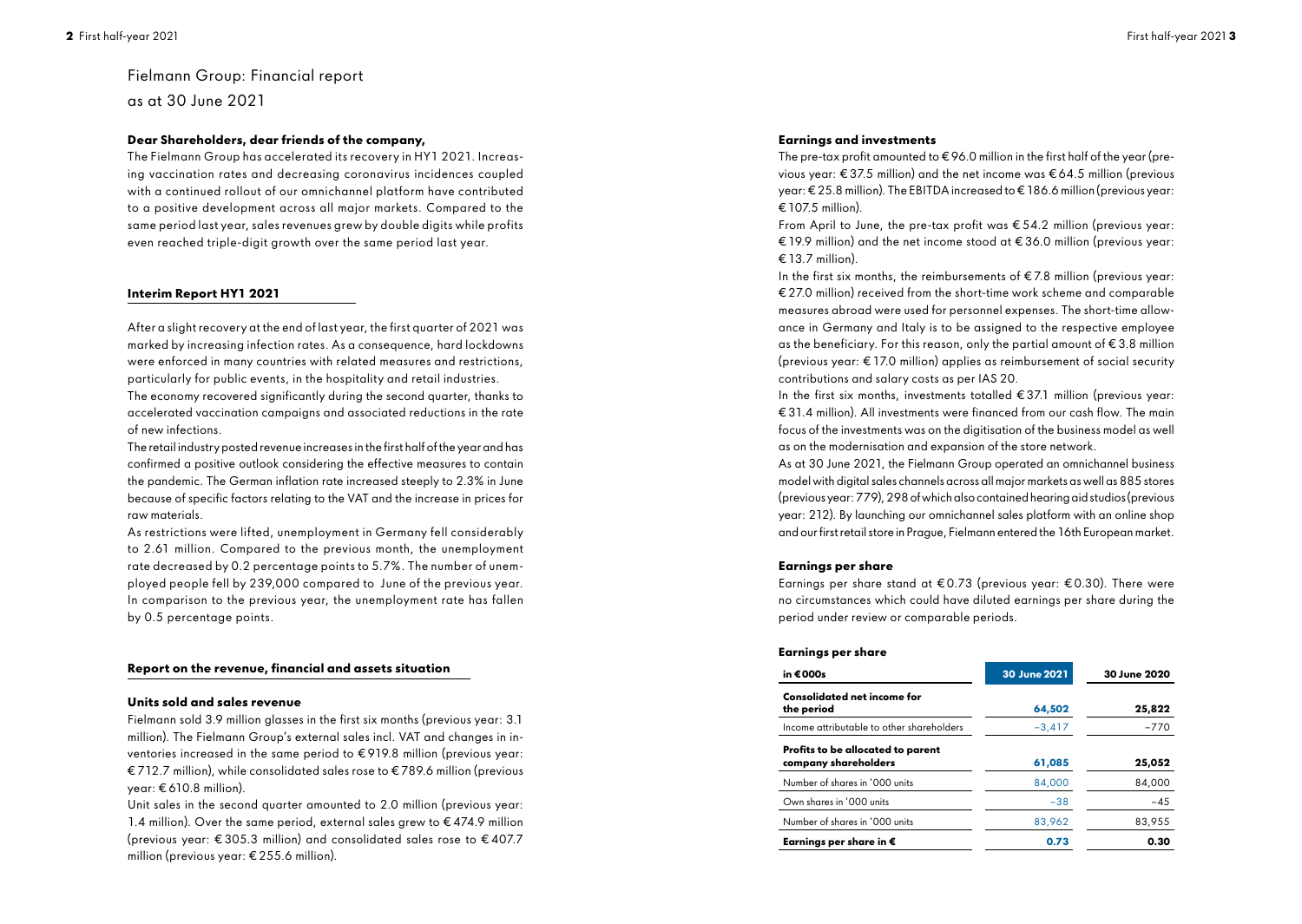## **Dividend per share**

Fielmann is maintaining its long-standing shareholder-friendly dividend policy. The Annual General Meeting of 8 July 2021 followed the proposal made by the Management Board and the Supervisory Board. Considering the company's positive development, a dividend payout of  $\epsilon$  1.20 per share was agreed and paid on 13 July. This corresponds to a total dividend payout from our cash flow of € 100.8 million and a payout ratio of 87%.

## **Employees**

Fielmann is one of the largest employers in the optical industry in Europe, with 21,427 employees as at 30 June (previous year: 19,872), of whom 4,126 are apprentices (previous year: 3,808). As a family business, the Fielmann Group supports all its employees in difficult times. As heavy rainfalls and floods affected large parts of Germany and Belgium, Fielmann set up a relief fund for all victims of this natural disaster. Fielmann employees donated € 180,000 for their affected colleagues and the Group tripled this sum. In this way, more than half a million euros were collected to support those in need.

## **Forecast, opportunities and risk report**

To the company's knowledge, there is no information necessitating changes to the main forecasts or other expectations formulated in the last Group Management Report. The statements provided in the Annual Report 2020 on the opportunities and risks of the business model remain unchanged, too.

#### **Outlook**

In pursuit of its Vision 2025, the Fielmann Group continues to invest more than € 100 million per year in the extension of its omnichannel platform, its retail store network and its international expansion. For the full year 2021 we plan to deploy digital sales channels in additional countries and to open a total of 45 new optical retail stores across Europe.

Based on the considerable recovery during the first half of the year 2021, we expect external sales of more than € 1.9 billion (previous year: € 1.6 billion), Group sales of € 1.7 billion (previous year: € 1.4 billion) and a pre-tax profit of more than € 200 million(previous year: € 175.5 million) for the year as a whole. This prognosis applies on the proviso that no further restrictions due to the coronavirus pandemic occur during the year.

## **Responsibility statement**

We affirm that to the best of our knowledge the consolidated accounts prepared in accordance with the applicable accounting regulations convey a view of the Group's assets, finances and income that is true and fair and that business development including business results and the position of the Group are presented in the Management Report for the Group in such a way as to provide a true and fair view as well as to portray the opportunities and risks inherent in the future development of the Group accurately.

There was no review or full revision of the interim report based on the year-end audit.

Hamburg, August 2021 Fielmann Aktiengesellschaft The Management Board

## **Explanatory notes on the financial result as at 30 June 2021**

The figures for the previous year are indicated in parentheses:

| in $€000s$                                       | <b>Expenses</b>       | Income       | <b>Balance</b>     |  |
|--------------------------------------------------|-----------------------|--------------|--------------------|--|
| Result from liquid funds<br>and financial assets | $(-181)$<br>$-368$    | (371)<br>329 | (190)<br>$-39$     |  |
| Result from other on-balance sheet transactions  | $-6,303$ $(-1,715)$   | (110)<br>89  | $-6.214(-1.605)$   |  |
| Interest result                                  | $-6,671$ ( $-1,896$ ) | (481)<br>418 | $-6,253(-1,415)$   |  |
| Result from shares in associates                 | $(-202)$<br>$-156$    | (0)<br>0     | $(-202)$<br>$-156$ |  |
| <b>Financial result</b>                          | (-2,098)<br>$-6.827$  | (481)<br>418 | $-6,409(-1,617)$   |  |

#### **Explanatory notes on the segment report**

In accordance with the regional structure of the internal reporting system, Segment Reporting distinguishes between the geographic regions in which the Group offers and delivers products and services.

## **Information on related parties (IAS 24)**

The contractual relations to the related parties described in the 2020 financial report continue in almost unchanged form. All transactions are made at the customary market prices and conditions, and are of minor importance to the Fielmann Aktiengesellschaft.

After six months, the revenues amount to T $\epsilon$ 435 (previous year: T $\epsilon$ 448) and the expenses to T€ 1,747 (previous year: T€ 1,553). The balances have been offset as at the reporting date.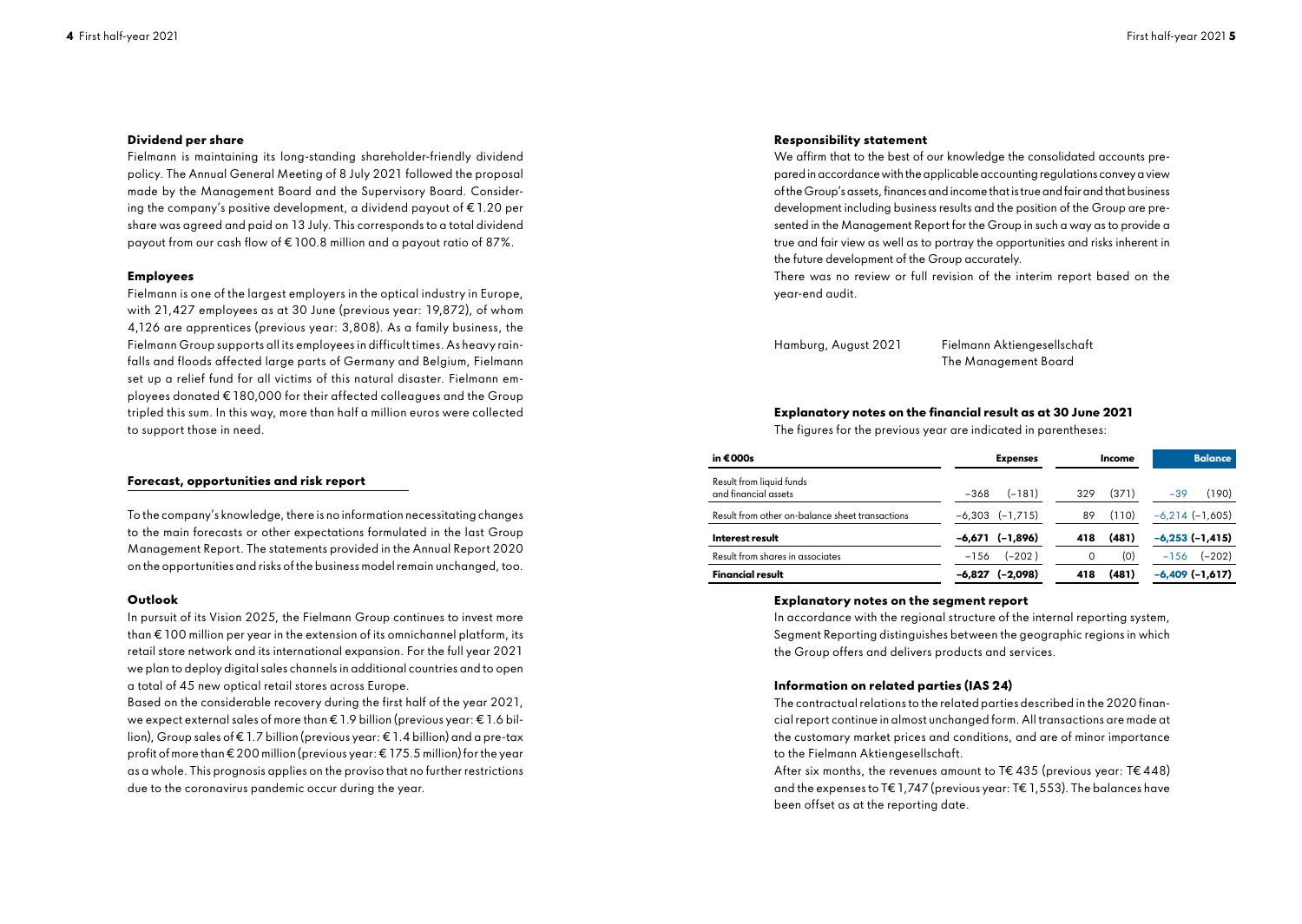## **Other information**

The amount of 38,396 units of own shares was offset from the item "Securities" (previous year: 45,079). The book value as at 30 June 2021 is T€ 2,625 (previous year: T€ 3,084). The quoted Fielmann shares were acquired within the meaning of § 71 Para. 1 No. 2 of the German Stock Corporation Act (AktG), in order to offer them to staff of Fielmann Aktiengesellschaft or its affiliated companies as employee shares.

## **Significant events after 30 June 2021**

At the time of preparing the present report, there had been no significant events after the end of the second quarter which could have an effect on the assets, financial position and earnings of the Fielmann Aktiengesellschaft and Fielmann Group.

## **Explanatory notes on the cash flow statement**

Cash and cash equivalents amounting to € 165.1 million (previous year: €130.6 million) include liquid funds as well as securities with a fixed term of up to three months. The development is in relation to the deferral of maturities. For a more transparent representation in the cash flow statement, the dividend payment to minority shareholders from the first quarter was reclassified.

## **Income attributable to minority interests**

The income attributable to minority interests amounts to T $\epsilon$  3.417 as at 30 June and includes all contractual components as well as the payout to minority shareholders in the first quarter of 2021.

## **Accounting and valuation principles**

The same accounting and valuation principles apply to the interim report of 30 June 2021 as to the annual financial statement of 31 December 2020 which was compiled according to International Financial Reporting Standards (IFRS and IAS). The result for the comparative period takes into account the actual tax ratio of the financial year 2020.

## **Financial calendar 2021/2022**

| Analyst conference        | 27 August 2021   |
|---------------------------|------------------|
| Interim report            | 11 November 2021 |
| Preliminary figures 2021  | February 2022    |
| Interim report            | 28 April 2022    |
| Bloomberg code            | FIF.             |
| Reuters code              | FIEG.DE          |
| Securities ID number/ISIN | DE0005772206     |

## **Statement of the overall result**

| 2021<br>in $€000s$ | 2020<br>in €000s | <b>Change from</b><br>previous year<br>in % |  |
|--------------------|------------------|---------------------------------------------|--|
| 64,502             | 25,822           | 149.8%                                      |  |
|                    |                  |                                             |  |
| $-1,174$           | 244              | $-581.1%$                                   |  |
|                    |                  |                                             |  |
| 435                | $-371$           | $-217.3%$                                   |  |
| $-739$             | $-127$           | 481.9%                                      |  |
| 63,763             | 25,695           | 148.2%                                      |  |
| 3,417              | 770              | 343.8%                                      |  |
| 60.346             | 24.925           | 142.1%                                      |  |
|                    |                  |                                             |  |

## **Summary of financial assets**

| in €000s                                                           | 30 June 2021 | 30 June 2020 | <b>Change from</b><br>previous year<br>in €000s |
|--------------------------------------------------------------------|--------------|--------------|-------------------------------------------------|
| Liquid funds                                                       | 136.044      | 107,220      | 28,824                                          |
| Financial assets with a specific maturity<br>of up to 3 months     | 29,065       | 23,373       | 5,692                                           |
| Cash and cash equivalents                                          | 165,109      | 130,593      | 34,516                                          |
| Non-current financial assets                                       | 2,063        | 2,163        | $-100$                                          |
| Other non-current financial assets                                 | 20,983       | 27,479       | $-6,496$                                        |
| Financial assets with a specific maturity of<br>more than 3 months | 95,477       | 112,752      | $-17,275$                                       |
| <b>Financial assets</b>                                            | 283,632      | 272,987      | 10,645                                          |

## **Further information:**

Fielmann AG · Investor Relations Ulrich Brockmann Weidestraße 118 a · 22083 Hamburg Telephone: +49(0)40/27076 - 442 · Fax: +49(0)40/27076 - 150 E-mail: investorrelations@fielmann.com · Internet: www.fielmann.com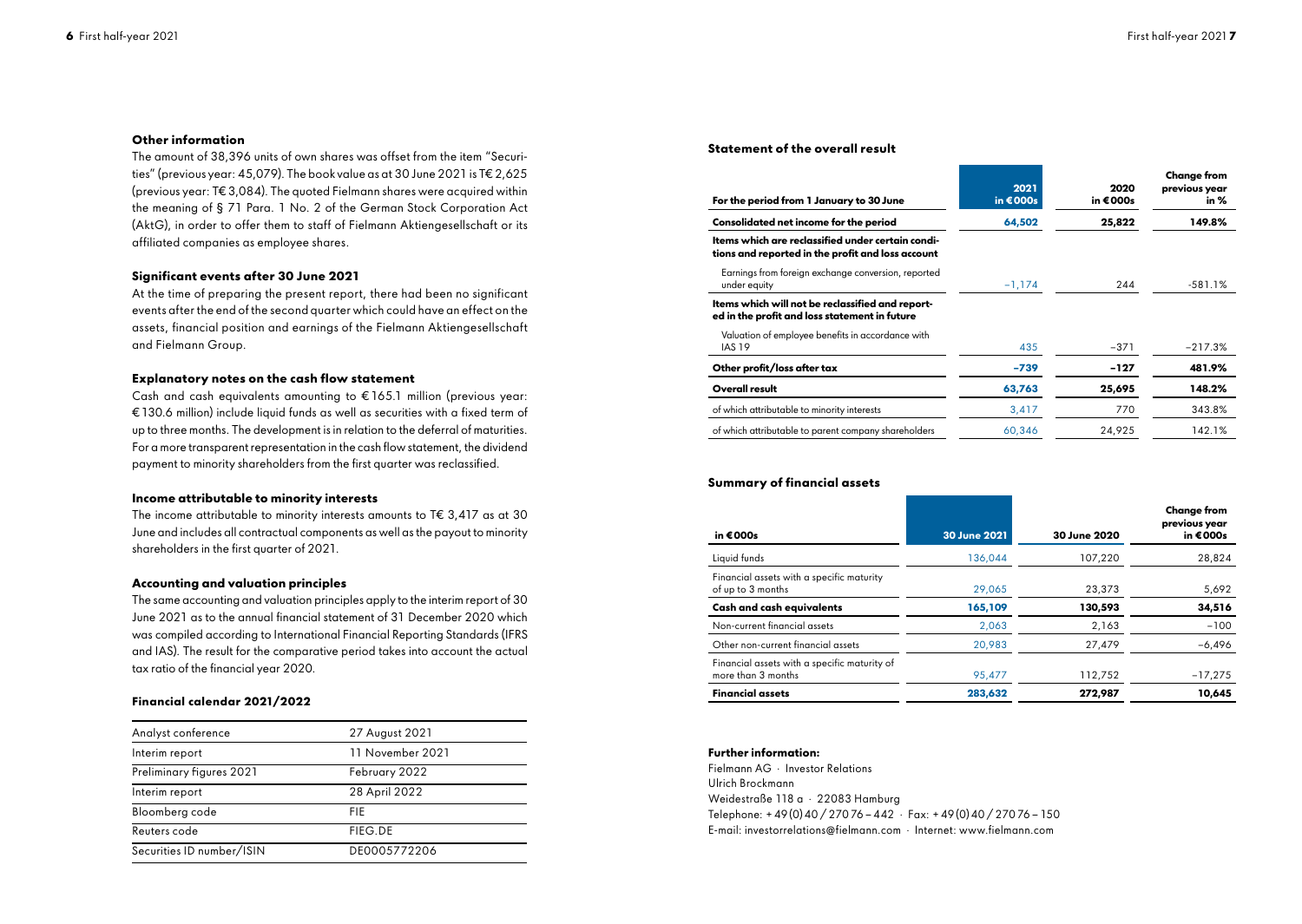# Segment reporting 1 January to 30 June 2021 The previous year's figures are stated in parentheses.

| in € million                                                                                                    | Germany          | Switzer-<br>land | Austria        | Spain          | Other          | Consol-<br>idation | Consol-<br>idated<br>value |
|-----------------------------------------------------------------------------------------------------------------|------------------|------------------|----------------|----------------|----------------|--------------------|----------------------------|
| Sales revenues from the                                                                                         | 611.8            | 90.5             | 40.0           | 52.9           | 36.7           | $-42.3$            | 789.6                      |
| segment                                                                                                         | (511.9)          | (70.8)           | (34.2)         | (0.0)          | (24.2)         | $(-30.3)$          | (610.8)                    |
| Sales revenues from                                                                                             | 39.3             |                  | 0.2            |                | 2.8            |                    |                            |
| other segments                                                                                                  | (29.3)           |                  | (0.2)          |                | (0.8)          |                    |                            |
| Outside sales                                                                                                   | 572.5            | 90.5             | 39.8           | 52.9           | 33.9           |                    | 789.6                      |
| revenues                                                                                                        | (482.6)          | (70.8)           | (34.0)         | (0.0)          | (23.4)         |                    | (610.8)                    |
|                                                                                                                 | 137.0            | 18.0             | 8.6            | 19.3           | 11.6           | $-37.1$            | 157.4                      |
| Cost of materials                                                                                               | (125.0)          | (15.0)           | (7.3)          | (0.0)          | (7.4)          | $(-26.2)$          | (128.5)                    |
|                                                                                                                 | 265.1            | 37.3             | 17.4           | 16.0           | 12.9           |                    | 348.7                      |
| Personnel costs                                                                                                 | (235.6)          | (34.5)           | (14.5)         | (0.0)          | (10.3)         |                    | (294.9)                    |
| Scheduled                                                                                                       | 54.3             | 7.9              | 3.3            | 8.3            | 10.4           |                    | 84.2                       |
| depreciation                                                                                                    | (48.9)           | (8.0)            | (3.0)          | (0.0)          | (6.8)          |                    | (66.7)                     |
| Expenses in the                                                                                                 | 5.6              | 0.1              | 0.1            | 0.8            | 0.3            | $-0.1$             | 6.8                        |
| financial result                                                                                                | (1.8)            | (0.2)            | (0.1)          | (0.0)          | (0.3)          | $(-0.3)$           | (2.1)                      |
| Income in the financial                                                                                         | 0.4              | 0.1              |                |                |                | $-0.1$             | 0.4                        |
| result                                                                                                          | (0.6)            | (0.2)            |                |                |                | $(-0.3)$           | (0.5)                      |
| <b>Earnings before tax</b><br>- in segments excl.                                                               | 78.6             | 15.6             | 5.0            | 5.1            | $-8.3$         | 0.0                | 96.0                       |
| investment income                                                                                               | (36.0)           | (3.0)            | (4.5)          | (0.0)          | $(-6.0)$       | (0.0)              | (37.5)                     |
| Taxes on income and                                                                                             | 27.1             | 2.4              | 0.6            | 1.3            | 0.1            |                    | 31.5                       |
| earnings                                                                                                        | (11.7)           | $(-0.3)$         | (0.3)          | (0.0)          | (0.0)          |                    | (11.7)                     |
| <b>Consolidated net</b><br>income for the                                                                       | 51.5             | 13.2             | 4.4            | 3.8            | $-8.4$         | 0.0                | 64.5                       |
| period                                                                                                          | (24.3)           | (3.3)            | (4.2)          | (0.0)          | $(-6.0)$       | (0.0)              | (25.8)                     |
| Non-current segment<br>assets excluding finan-<br>cial instruments and<br>deferred tax assets                   | 577.3<br>(577.1) | 72.3<br>(77.5)   | 35.3<br>(35.0) | 331.9<br>(0.0) | 91.1<br>(83.5) |                    | 1,107.9<br>(773.1)         |
| of which non-current<br>segment assets                                                                          |                  |                  |                |                |                |                    |                            |
| excluding rights of<br>usufruct from leases                                                                     | 343.3<br>(342.4) | 29.3<br>(29.2)   | 8.3<br>(5.4)   | 258.2<br>(0.0) | 48.9<br>(45.0) |                    | 688.0<br>(422.0)           |
| of which rights of<br>usufruct from leases                                                                      | 234.0<br>(234.7) | 43.0<br>(48.3)   | 27.0<br>(29.6) | 73.7<br>(0.0)  | 42.2<br>(38.5) |                    | 419.9<br>(351.1)           |
| Additions to non-cur-<br>rent seament assets<br>excluding financial<br>instruments and de-<br>ferred tax assets | 51.1<br>(47.9)   | 9.4<br>(1.4)     | 5.0<br>(0.3)   | 3.3<br>(0.0)   | 15.8<br>(3.4)  |                    | 84.6<br>(53.0)             |
| of which additions to<br>non-current segment<br>assets excluding rights<br>of usufruct from leases              | 25.6<br>(28.2)   | 2.8<br>(1.5)     | 2.0<br>(0.2)   | 1.5<br>(0, 0)  | 5.2<br>(1.5)   |                    | 37.1<br>(31.4)             |
| of which additions to<br>rights of usufruct from<br>leases                                                      | 25.5<br>(19.7)   | 6.6<br>$(-0.1)$  | 3.0<br>(0.1)   | 1.8<br>(0.0)   | 10.6<br>(1.9)  |                    | 47.5<br>(21.6)             |
| Shares in associates                                                                                            | 4.8<br>(4.9)     |                  |                |                |                |                    | 4.8<br>(4.9)               |
| Deferred tax assets                                                                                             | 12.1<br>(11.8)   | $-0.1$<br>(0.3)  | 0.3<br>(0.3)   | 0.1<br>(0.0)   | 0.9<br>(0.3)   |                    | 13.3<br>(12.7)             |

## **Cash flow statement**

| Cash flow statement according to IAS 7<br>for the period from 1 January to 30 June in €000s                                    | 2021      | 2020      | Change    |
|--------------------------------------------------------------------------------------------------------------------------------|-----------|-----------|-----------|
| Earnings before taxes (EBT)                                                                                                    | 95,985    | 37,508    | 58,477    |
| -/+ Profit shares of associates                                                                                                | 156       | 202       | $-46$     |
| Statement-related interest expenditure from leases                                                                             | 1,797     | 1,126     | 671       |
| Statement-related other expenditure in the final result<br>$\ddot{}$                                                           | 4,874     | 770       | 4,104     |
| Statement-related income in the final result                                                                                   | $-418$    | $-481$    | 63        |
| Write-downs on tangible assets and intangible assets                                                                           | 40,133    | 28,311    | 11,822    |
| Write-downs on rights of usufruct from leases                                                                                  | 44,073    | 40,066    | 4,007     |
| Taxes on income paid                                                                                                           | $-26,648$ | $-21,445$ | $-5,203$  |
| +/-Other non-cash income/expenditure                                                                                           | $-204$    | $-2,765$  | 2,561     |
| +/-Increase/decrease in accruals                                                                                               | $-7,984$  | $-5,433$  | $-2,551$  |
| $-\prime$ +Profit/loss on disposal of tangible assets as properties kept as<br>financial investments and intangible assets     | 10        | 117       | $-107$    |
| -/+ Increase/decrease in inventories, trade debtors and other assets not<br>attributable to investment or financial operations | $-1,644$  | $-32,562$ | 30,918    |
| +/-Increase/decrease in trade creditors and other liabilities not attrib-<br>utable                                            |           |           |           |
| to investment or financial operations                                                                                          | 12,757    | 17,832    | $-6,268$  |
| Interest paid                                                                                                                  | $-587$    | $-399$    | $-188$    |
| + Interest received                                                                                                            | $-294$    | 103       | $-397$    |
| = Cash flow from operating activities                                                                                          | 162,006   | 62,950    | 97,863    |
| Receipts from the disposal of tangible assets                                                                                  | 361       | 86        | 275       |
| Payments for tangible assets                                                                                                   | $-26,772$ | $-16,696$ | $-10,076$ |
| Payments for intangible assets                                                                                                 | $-8,261$  | $-14,673$ | 6,412     |
| Receipts from the disposal of financial assets                                                                                 | 32        | 67        | $-35$     |
| Payments for financial assets                                                                                                  | 0         | $-197$    | 197       |
| Payments for the acquisition of subsidiaries                                                                                   | $-21,881$ | $\circ$   | $-21,881$ |
| Receipts from the disposal of securities and<br>other investments                                                              | 50,100    | 77,830    | $-27,730$ |
| - Payments for the acquisition of securities and<br>other investments                                                          | $-40,600$ | $-64,369$ | 23,769    |
| = Cash flow from investment activities                                                                                         | $-47,021$ | -17,952   | -29,069   |
| Payments to non-controlling shareholders                                                                                       | $-7,997$  | $-821$    | -7,176    |
| +/-Sale/Acquisition of own shares                                                                                              | $-2,196$  | $-2,319$  | 123       |
| Receipts from loans raised                                                                                                     | 15        | 141       | $-126$    |
| Repayment of loans                                                                                                             | $-73$     | $-93$     | 20        |
| Payments for liabilities from leases                                                                                           | $-43,196$ | $-40,189$ | $-3,007$  |
|                                                                                                                                |           |           |           |
| Payments for the acquisition of additional shares in subsidiaries                                                              | 0         | $-1,517$  | 1,517     |
| = Cash flow from financing activities                                                                                          | $-53,447$ | $-44,798$ | $-8,649$  |
| Changes in cash and equivalents                                                                                                | 61,538    | 200       | 61,338    |
| +/- Changes in cash and equivalents due to exchange rates                                                                      | $-151$    | $-330$    | 179       |
| Cash and equivalents at the beginning of the period                                                                            | 103,722   | 130,723   | $-27,001$ |
| = Cash and equivalents at the end of the period                                                                                | 165,109   | 130,593   | 34,516    |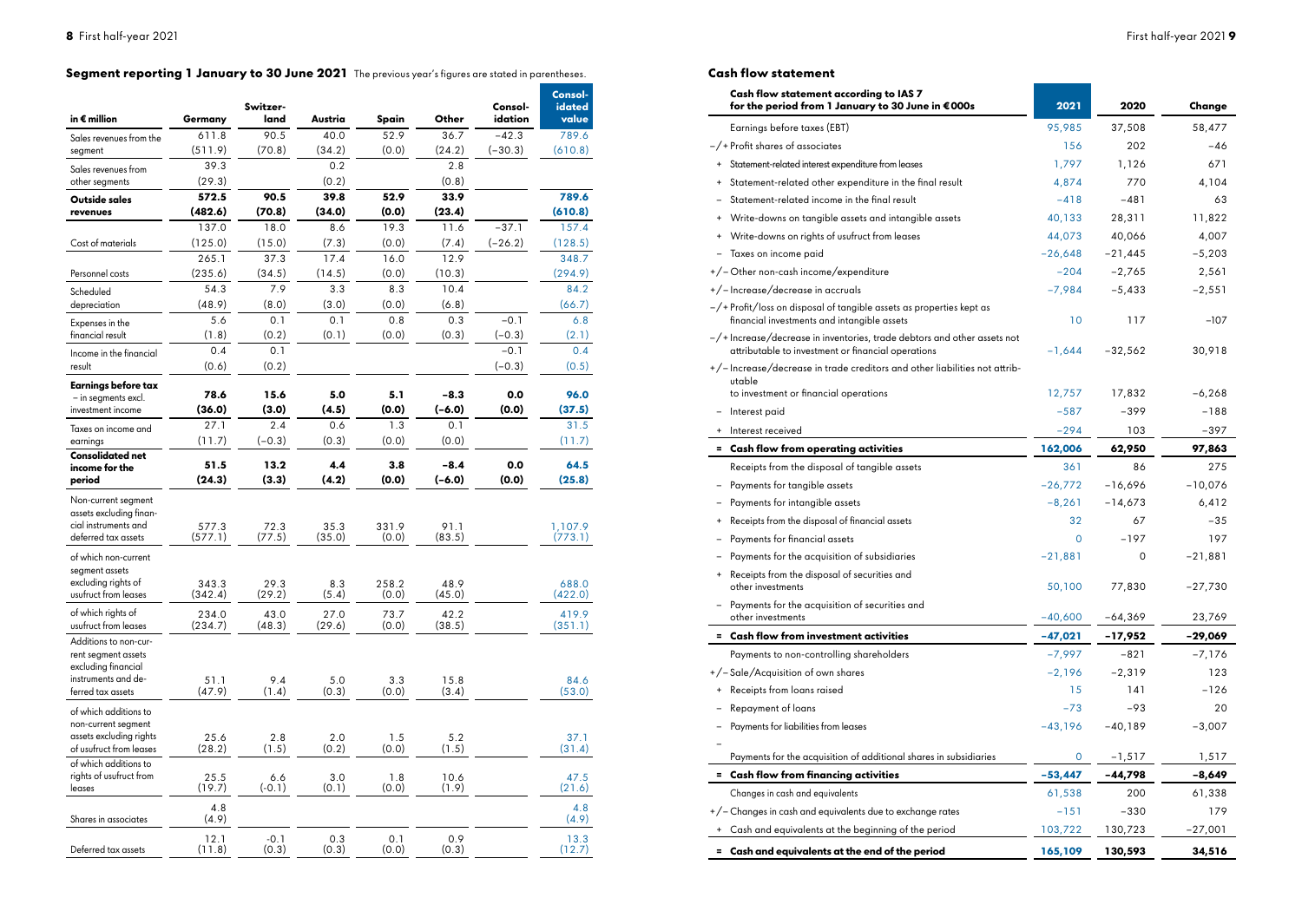|                                          |                       |                     |                      |                                     |                                 | Other reserves             |                                                    |          |          |                           |               |
|------------------------------------------|-----------------------|---------------------|----------------------|-------------------------------------|---------------------------------|----------------------------|----------------------------------------------------|----------|----------|---------------------------|---------------|
|                                          |                       |                     |                      |                                     |                                 |                            |                                                    |          |          |                           |               |
| in €000s                                 | Subscribed<br>capital | Capital<br>reserves | Retained<br>earnings | Currency<br>translation<br>reserves | Valuation<br>reserves<br>IAS 19 | Reserves<br>for own shares | <b>Reserves for</b><br>share-based<br>remuneration | Total    | Total    | Non-controlling interests | <b>Equity</b> |
| Position as at 1 January 2020            | 84,000                | 92,652              | 526,444              | 20,696                              | $-2,948$                        | $-765$                     | 2,534                                              | 19,517   | 722,613  | 4,037                     | 726,650       |
| Consolidated net income for the period   |                       |                     | 25,052               |                                     |                                 |                            |                                                    |          | 25,052   | 770                       | 25,822        |
| Other profit                             |                       |                     |                      | 244                                 | $-371$                          |                            |                                                    | $-127$   | $-127$   |                           | $-127$        |
| Overall result                           |                       |                     | 25,052               | 244                                 | $-371$                          |                            |                                                    | $-127$   | 24,925   | 770                       | 25,695        |
| Dividends/profit shares <sup>1</sup>     |                       |                     |                      |                                     |                                 |                            |                                                    |          |          | $-821$                    | $-821$        |
| Share-based remuneration                 |                       |                     |                      |                                     |                                 |                            | $-7$                                               | $-7$     | $-7$     |                           | $-7$          |
| Own shares                               |                       |                     |                      |                                     |                                 | $-2,319$                   |                                                    | $-2,319$ | $-2,319$ |                           | $-2,319$      |
| Share changes in subsidiaries            |                       |                     |                      |                                     |                                 |                            |                                                    |          |          | 262                       | 262           |
| Acquisition of non-controlling interests |                       |                     | $-543$               |                                     |                                 |                            |                                                    |          | $-543$   |                           | $-543$        |
| Position as at 30 June 2020              | 84,000                | 92,652              | 550,953              | 20,940                              | $-3,319$                        | $-3,084$                   | 2,527                                              | 17,064   | 744,669  | 4,248                     | 748,917       |

# **Consolidated equity of the parent company's shareholders**

|                                          |                       | Other reserves      |                      |                                     |                                        |                            |                                                    |          |          |                           |                |
|------------------------------------------|-----------------------|---------------------|----------------------|-------------------------------------|----------------------------------------|----------------------------|----------------------------------------------------|----------|----------|---------------------------|----------------|
|                                          |                       |                     |                      |                                     |                                        |                            |                                                    |          |          |                           |                |
| in €000s                                 | Subscribed<br>capital | Capital<br>reserves | Retained<br>earnings | Currency<br>translation<br>reserves | Valuation<br>reserves<br><b>IAS 19</b> | Reserves<br>for own shares | <b>Reserves for</b><br>share-based<br>remuneration | Total    | Total    | Non-controlling interests | Equity         |
|                                          |                       |                     |                      |                                     |                                        |                            |                                                    |          |          |                           |                |
| Position as at 1 January 2021            | 84,000                | 92,652              | 583,902              | 20,092                              | $-3,236$                               | $-429$                     | 2,221                                              | 18,648   | 779,202  | 57,156                    | 836,358        |
| Consolidated net income for the period   |                       |                     | 61,085               |                                     |                                        |                            |                                                    |          | 61,085   | 3,417                     | 64,502         |
| Other profit                             |                       |                     |                      | $-1,174$                            | 435                                    |                            |                                                    | $-739$   | $-739$   |                           | $-739$         |
| Overall result                           |                       |                     | 61,085               | $-1,174$                            | 435                                    |                            |                                                    | $-739$   | 60,346   | 3,417                     | 63,763         |
| Dividends/profit shares <sup>1</sup>     |                       |                     |                      |                                     |                                        |                            |                                                    |          |          | $-7,603$                  | $-7,603$       |
| Share-based remuneration                 |                       |                     |                      |                                     |                                        |                            | $-1$                                               | $-1$     | $-1$     |                           | $-1$           |
| Own shares                               |                       |                     |                      |                                     |                                        | -2,196                     |                                                    | $-2,196$ | $-2,196$ |                           | $-2,196$       |
| Other changes                            |                       |                     | $-42$                |                                     |                                        |                            |                                                    |          | $-42$    | 42                        | $\overline{0}$ |
| Acquisition of non-controlling interests |                       |                     |                      |                                     |                                        |                            |                                                    |          |          |                           | $\overline{0}$ |
| Position as at 30 June 2021              | 84,000                | 92,652              | 644,945              | 18,918                              | $-2,801$                               | $-2,625$                   | 2,220                                              | 15,712   | 837,309  | 53,012                    | 890,321        |

# **Consolidated equity of the parent company's shareholders**